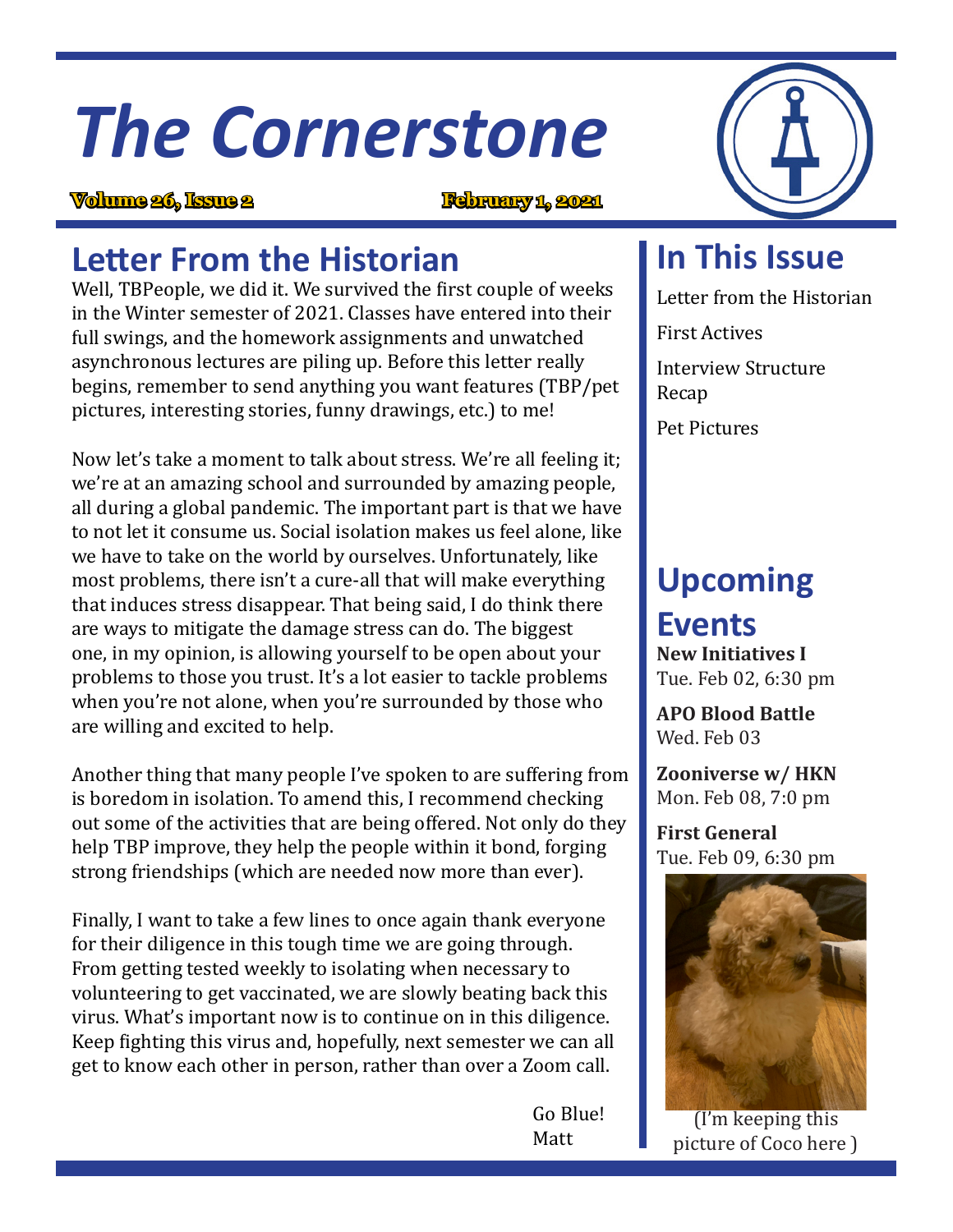# **Agenda**

#### **Officer Updates**

We learned what the officers have been up to early in the semester.

#### **Voting**

A new activities officer was elected to the position! We're excited to see what they can bring to the chapter in this new semester.

#### **Interviewing**

We prepared ourselves to interview the upcoming electees (get hyped for first general onwards!).

#### **Post-Meeting Games**

Unfortunately I wasn't able to attend the games after the meeting but, having been to previous ones, I'm confident they were a lot of fun.

### **Cornerstone Engagement**



# **Meeting Meeting Takeaways**

- Apply for **TBP Fellowships** or **Scholarships**: tbp.org
- $\circled{A}$ Apply for a **Chair Position**: https://tbpmi.ga/chair-app
- $\left(\begin{smallmatrix} 1 \ 4 \end{smallmatrix}\right)$ Lead an **Electee Team**: https://tbpmi.ga/electeeteamlead-app
- $\binom{4}{5}$ Give **Feedback on Electing**: https://tbpmi.ga/electee-feedback
- $(\mathbb{A})$ Apply for the **Rice Award**: tbpmi.ga/rice-app
- $(\AA)$ Sign up for a **Leaders and Honors** committee
- $(\mathbb{A})$ Apply to be a **Career Fair Webmaster**: tbpmi.ga/wm-app
- Ensure your **Youth Protection Training** and **University**  $(\AA)$ **Background Checks** haven't expired
- $(\texttt{\AA})$ Sign up for **Tutoring**

## **Good Interviewing Structure**

The following information was sourced from the First Actives meeting slides. Please check back on those for a more comprehensive guide!

- 1. Sign up for the interview on the website
- 2. Read the electee questionnaire responses beforehand
- 3. Meet the electee, introduce yourself!
- 4. Chit-chat for a bit. Get to know each other better
- 5. Talk about the electee questionnaire responses
- 6. Go over the case study
- 7. Fill out the evaluation form on the website